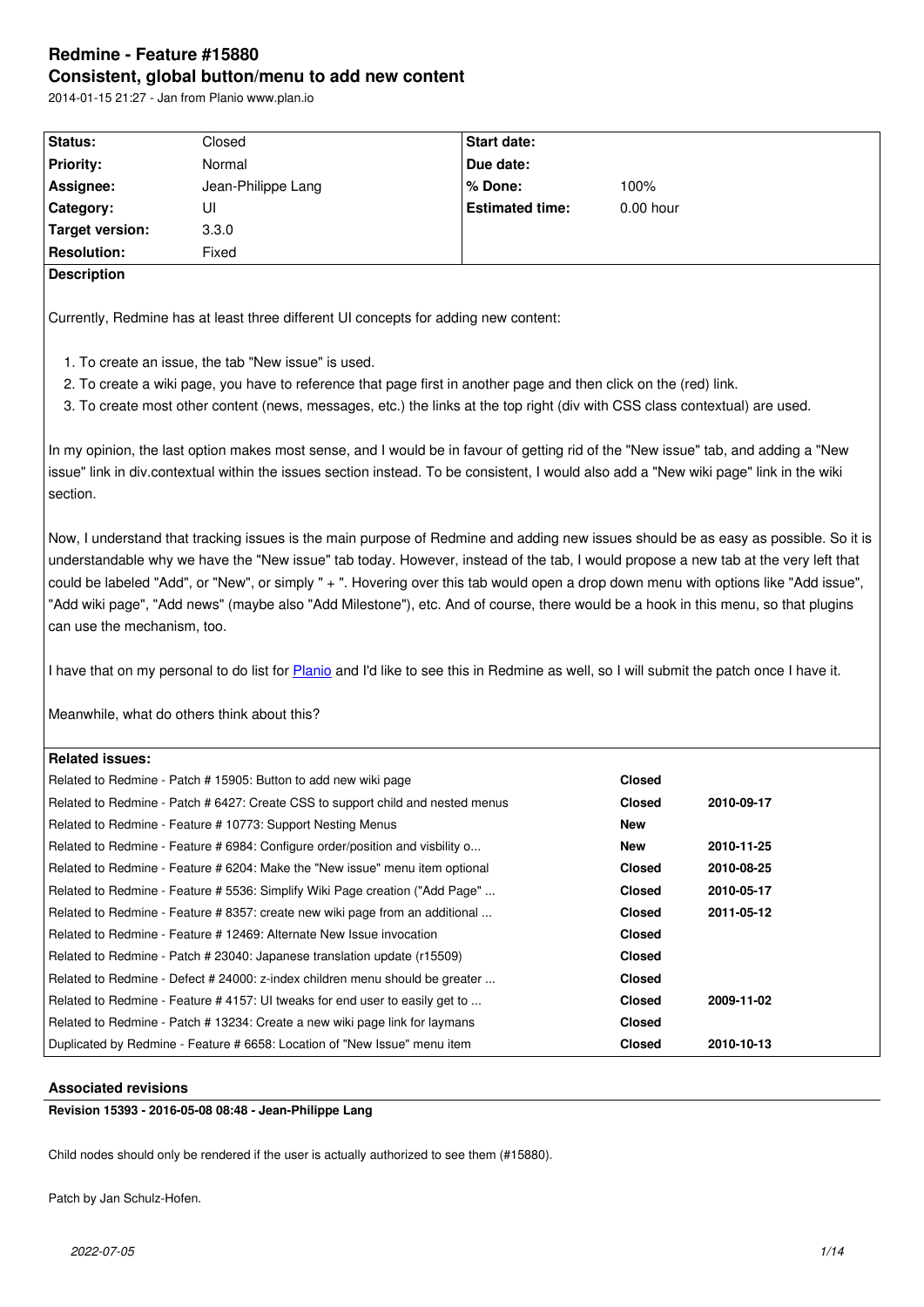# **Revision 15501 - 2016-06-11 08:21 - Jean-Philippe Lang**

Introduce virtual MenuNodes (#15880).

They are characterized by having a blank url. they will only be rendered if the user is authorized to see at least one of its children. they render as links which do nothing when clicked.

Patch by Jan Schulz-Hofen.

### **Revision 15502 - 2016-06-11 08:22 - Jean-Philippe Lang**

Style nested menus as drop downs on hover (#15880).

Patch by Jan Schulz-Hofen.

# **Revision 15503 - 2016-06-11 08:23 - Jean-Philippe Lang**

Add virtual menu at the beginning of the project menu (#15880).

It contains menu items for creating issue categories, versions, news, documents, and files.

Patch by Jan Schulz-Hofen.

### **Revision 15504 - 2016-06-11 08:26 - Jean-Philippe Lang**

Keep the "new object" drop down open when the + sign was clicked (#15880).

For touch displays where :hover does not exist.

Patch by Jan Schulz-Hofen.

# **Revision 15505 - 2016-06-11 08:28 - Jean-Philippe Lang**

Move "New issue" menu item to the new object menu (#15880).

Patch by Jan Schulz-Hofen.

### **Revision 15506 - 2016-06-11 08:29 - Jean-Philippe Lang**

Add link to add a new wiki page to "new object" menu (#15880).

Patch by Jan Schulz-Hofen.

### **Revision 15507 - 2016-06-11 09:06 - Jean-Philippe Lang**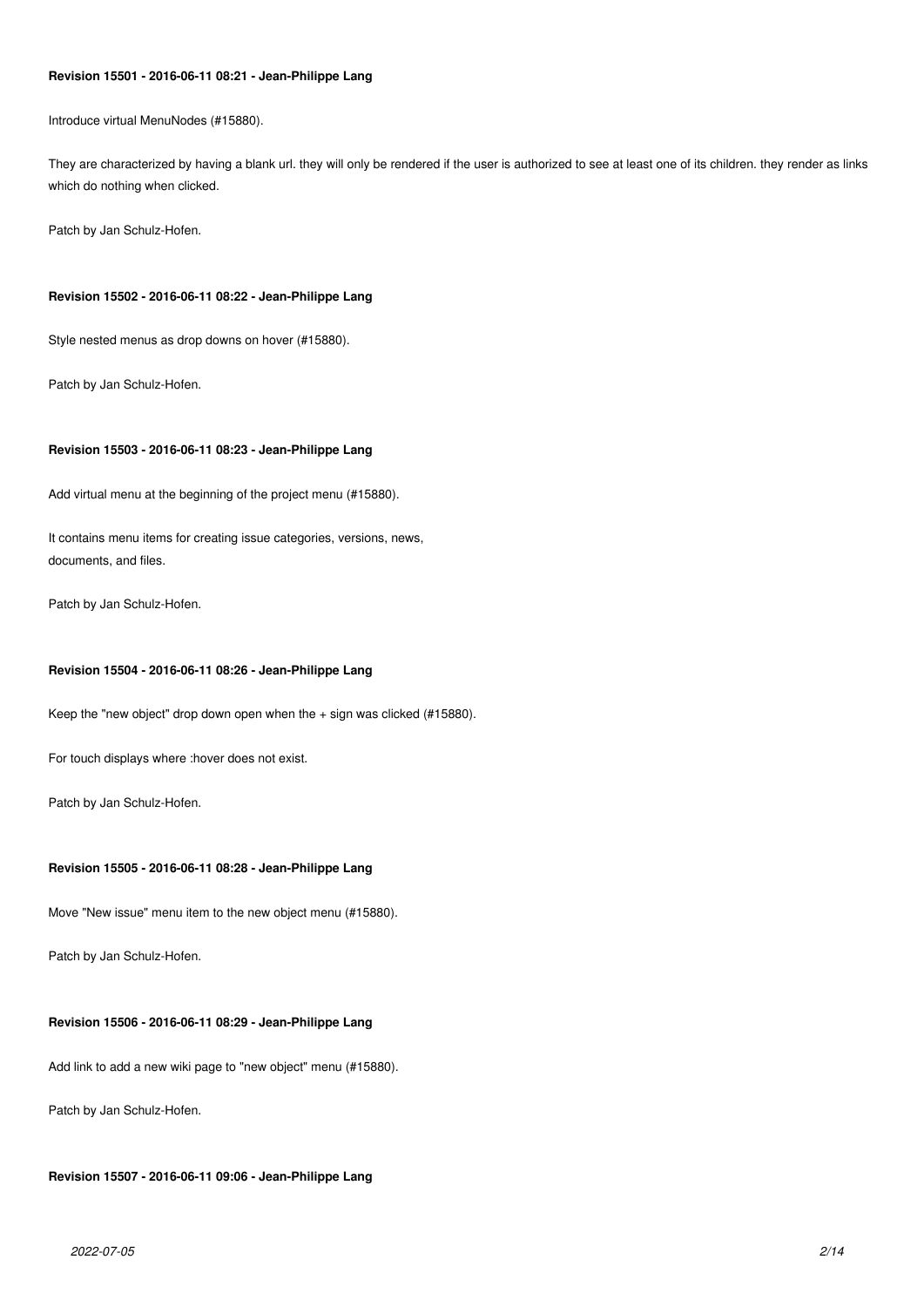Don't skip condition if defined (#15880).

#### **Revision 15508 - 2016-06-11 09:26 - Jean-Philippe Lang**

Adds a setting for choosing the new object menu item style (#15880).

Set to use the new "+" drop-down by default, but let users revert to the "New issue" tab, or no menu item at all.

### **Revision 15509 - 2016-06-11 09:27 - Jean-Philippe Lang**

Updates locales (#15880).

# **Revision 15513 - 2016-06-12 07:50 - Jean-Philippe Lang**

Merged r15501 to r15508 (#15880).

# **History**

# **#1 - 2014-01-18 12:17 - Ivan Cenov**

About adding wiki pages.

Now, when adding an wiki page, it is known which wiki page is is its parent. How do you plan to deal with this?

#### **#2 - 2014-01-18 17:24 - Jan from Planio www.plan.io**

Ivan Cenov wrote:

*Now, when adding an wiki page, it is known which wiki page is is its parent. How do you plan to deal with this?*

You can actually add wiki pages without specifying a parent, just try /projects/<your project>/wiki/<something>. You could even select the parent from a dropdown if you like, but it is not mandatory. What you need though is a name, but that could be added as an additional field in the new wiki page form...

### **#3 - 2014-01-20 09:36 - Jan from Planio www.plan.io**

*- Related to Patch #15905: Button to add new wiki page added*

### **#4 - 2014-02-03 10:11 - Jan from Planio www.plan.io**

*- Related to Patch #6427: Create CSS to support child and nested menus added*

### **#5 - 2014-02-19 19:15 - Jan from Planio www.plan.io**

- *File 0001-bugfix-like-top-level-menu-nodes-child-nodes-should-.patch added*
- *File 0002-introduce-virtual-MenuNodes-which-are-characterized-.patch added*
- *File 0003-style-nested-menus-as-drop-downs-on-hover-in-all-thr.patch added*
- *File 0004-add-virtual-menu-at-the-beginning-of-the-project-men.patch added*
- *File 0005-move-New-issue-menu-item-to-the-new-object-menu-and-.patch added*
- *File 0006-add-a-New-issue-link-to-contextual-area-of-issues-li.patch added*
- *File 0007-add-link-and-a-new-action-to-add-a-new-wiki-page-to-.patch added*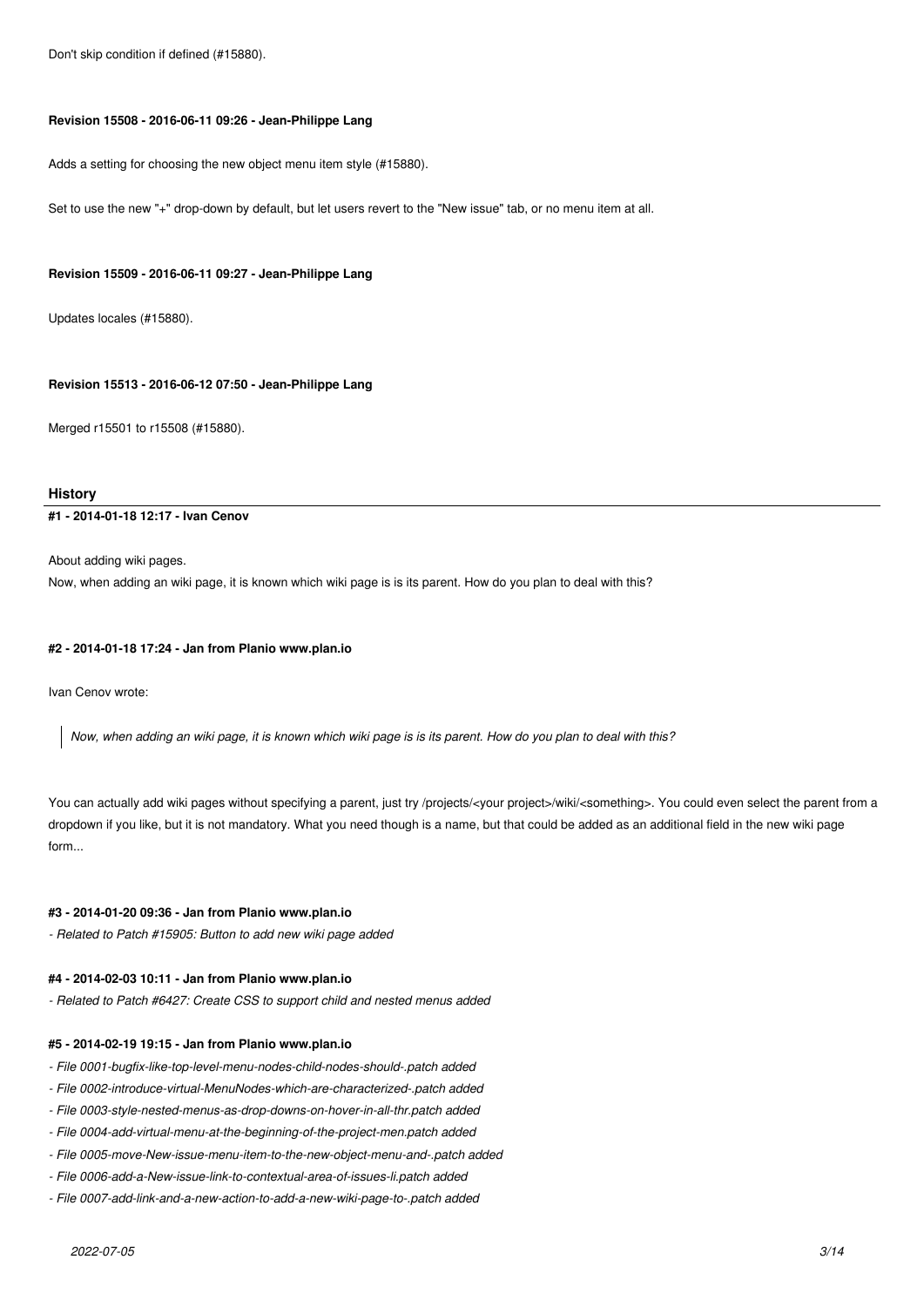*- File new\_object\_menu.png added*

*- Target version changed from Unplanned backlogs to Candidate for next major release*

Here is a series of patches that solves this issue (in my opinion) against current trunk. Tests are included.

But here's a nice screenshot first:

{{thumbnail(new\_object\_menu.png)}}

- **Patch 0001** fixes a bug in the menu manager where child nodes in a menu would get rendered even if the user wasn't authorized to view them
- **Patch 0002** introduces "virtual menu nodes" which are characterized by having a blank url. they will only be rendered if the user is authorized to see at least one of its children. they render as links which do nothing when clicked.
	- **Patch 0003** adds stylesheets for nested child menus in all three themes, this supersedes #6427 which had only styles for the main theme
- **Patch 0004** adds a virtual menu at the beginning of the project menu containing menu items for creating issue categories, versions, news, documents, and files
	- Patch 0005 moves the "New issue" menu item to the new object (virtual) menu and highlights the "Issues" tab on "new" and "create"
	- **Patch 0006** adds a "New issue" link to contextual area of issues list for consistency with other areas
- **Patch 0007** adds link and a "new" action to add a new wiki page to "new object" menu and to contextual area of wiki section, this supersedes #15905
	- **Patch 0008** keeps the "new object" drop down open when the + sign was clicked (for touch displays where :hover does not exist)

By the way - this feature is already live on some Planio accounts, you can try it out and play with it at https://berlin.redmine.ug/ for instance.

I had the opportunity to speak with some Redmine users at our first Redmine User Group meeting and the feedback was positive, so I am marking this very boldly as candidate for next major release ;[-\)](https://plan.io)

# **#6 - 2014-02-19 19:17 - Jan from Planio www.plan.io**

- *Status changed from New to Needs feedback*
- *% Done changed from 0 to 100*

### **#7 - 2014-03-02 12:39 - Jan from Planio www.plan.io**

*- Related to Feature #10773: Support Nesting Menus added*

### **#8 - 2014-03-02 12:40 - Jan from Planio www.plan.io**

*- Related to Feature #6984: Configure order/position and visbility of tabs in menu added*

#### **#9 - 2014-05-26 17:17 - Jan Niggemann (redmine.org team member)**

*- Status changed from Needs feedback to New*

This looks very interesting, every UI improvement makes it easier for our users. I re-set this to new, please test and merge this.

#### **#10 - 2014-09-07 21:35 - Jan from Planio www.plan.io**

Jan Niggemann (redmine.org team member) wrote:

*I re-set this to new, please test and merge this.*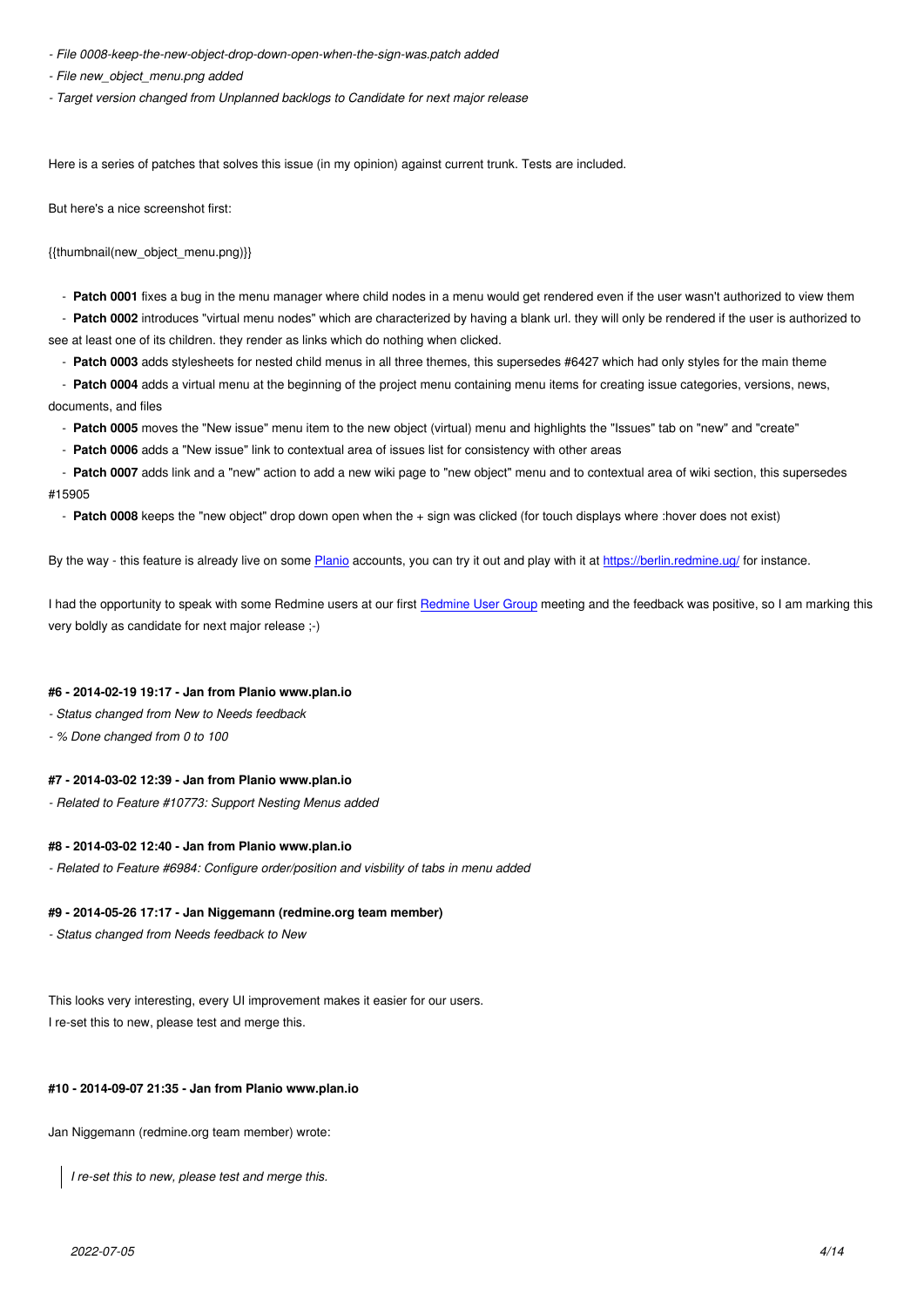I think, I don't have commit rights, so I'd be more than happy if anyone who does would take on merging this in.

### **#11 - 2014-09-09 06:45 - Mischa The Evil**

*- Assignee set to Mischa The Evil*

At first, Jan (from Planio): thanks for sharing your work on this matter. I think I agree with Jan Niggeman that this UI/UX change looks like a good one...

I'll review this feature and the patch series thoroughly for the rest of this week. I'll report back upcoming weekend.

### **#12 - 2015-07-27 05:54 - Go MAEDA**

*- Related to Feature #6204: Make the "New issue" menu item optional added*

# **#13 - 2015-12-11 10:50 - Go MAEDA**

@Jan (from Planio), it is very interesting. Could you please share new patches compatible with latest trunk?

#### **#14 - 2015-12-11 11:14 - Jan from Planio www.plan.io**

Go MAEDA wrote:

*@Jan (from Planio), it is very interesting. Could you please share new patches compatible with latest trunk?*

Sure. Do we have consensus that we want this committed into trunk, though? If not, I'd rather wait until we do before I rebase them. I think it would be more efficient this way...

If you want to have a look at it first, I'd suggest you apply them to the then-current trunk when I submitted them or create a demo account at Planio where this runs in production for ~2 years now.

### **#15 - 2015-12-11 11:15 - Jan from Planio www.plan.io**

@Mischa: are you still reviewing this btw, or should I remove you as assignee?

# **#16 - 2015-12-21 08:05 - Go MAEDA**

*- Target version changed from Candidate for next major release to 3.3.0*

Jan from Planio www.plan.io wrote:

*If you want to have a look at it first, I'd suggest you apply them to the then-current trunk when I submitted them or create a demo account at Planio where this r[uns in produc](http://www.plan.io)tion for ~2 years now.*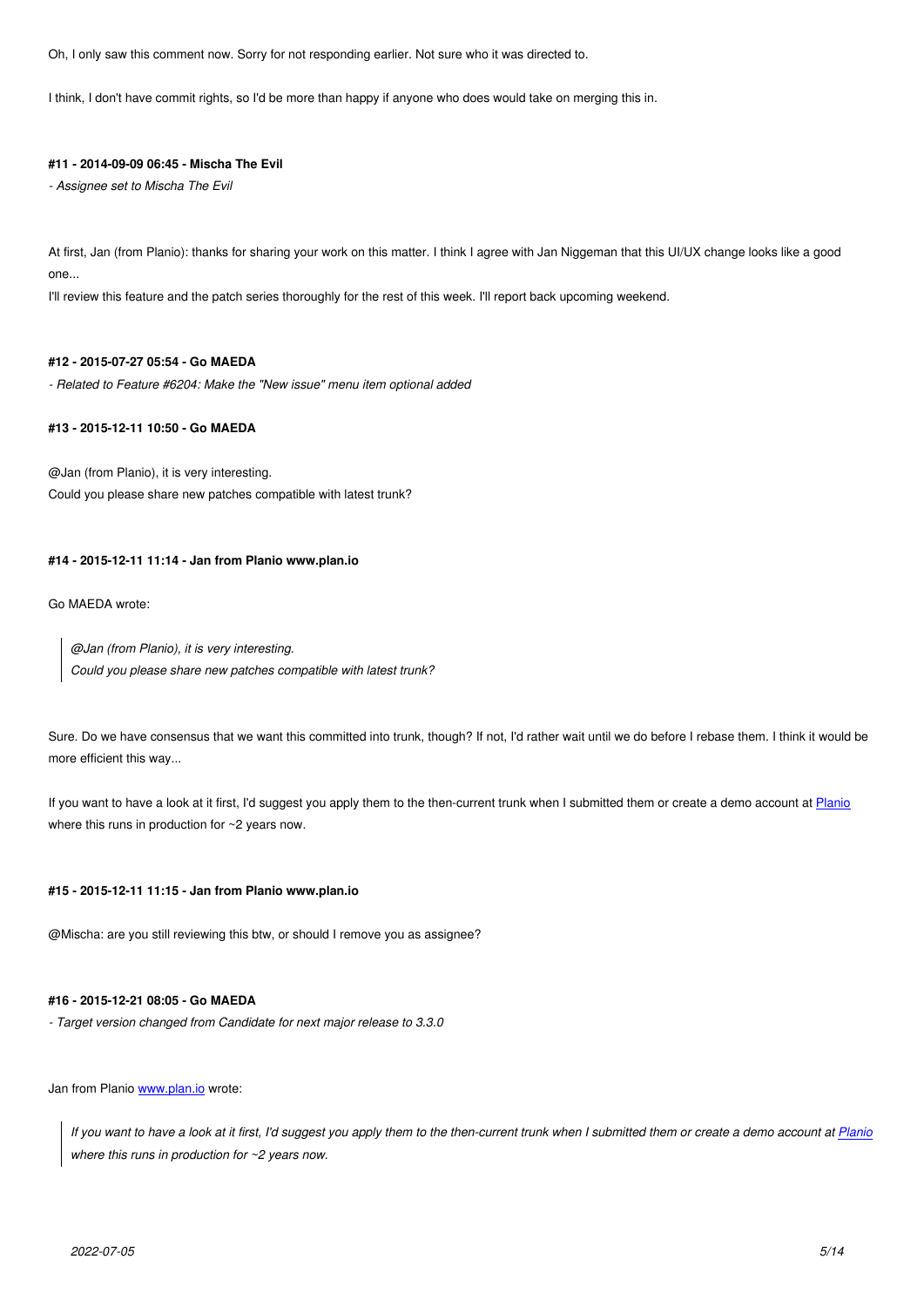I tried out the new add button on Planio's site and felt that it was extremely user-friendly. I think it would be really great if we could deliver this feature on Redmine 3.3.0.

To spark up some discussion, I am setting the target version to 3.3.0.

### **#17 - 2015-12-22 01:00 - Go MAEDA**

*- Duplicated by Feature #6658: Location of "New Issue" menu item added*

### **#18 - 2015-12-22 08:31 - Jan from Planio www.plan.io**

Go MAEDA wrote:

*To spark up some discussion, I am setting the target version to 3.3.0.*

That sounds great to me. Let's wait for some other contributors to voice their opinion. If everyone wants this for 3.3.0, I will be happy to rebase it and prepare for a merge.

# **#19 - 2016-01-04 14:11 - budo kaiman**

I'm not a contributor, but I like the patch (especially for new wiki page button). +1 from me.

# **#20 - 2016-01-12 09:37 - Go MAEDA**

*- Related to Feature #5536: Simplify Wiki Page creation ("Add Page" link) added*

### **#21 - 2016-01-19 22:41 - Tobias Fischer**

I haven't tried the patch yet or used plan.io to test it, but in my case, "normal" users would just see a single "New Issue" dropdown entry when clicking the "+" icon in the menu as they are not allowed to create new milestones or categories and wiki is disabled for the project. I wouldn't call this an improvement over the current UX design in my situation...

# **#22 - 2016-01-19 22:45 - Tobias Fischer**

Let me add another point to the discussion: I understand that UX improvements are important and this might look good, but the "New Issue" tab has always been a very prominent step for non-tech users to quickly report bugs / feature requests / etc and many third-party-themes highlight this tab as well. I have mixed feelings about hiding this menu item, also in terms of accessibility...

#### **#23 - 2016-01-19 23:10 - Jan from Planio www.plan.io**

Tobias Fischer wrote:

*I haven't tried the patch yet or used plan.io to test it*

Try it, maybe you'll think about it differently ;-)

*but in my case, "normal" users would just see a single "New Issue" dropdown entry when clicking the "+" icon in the menu*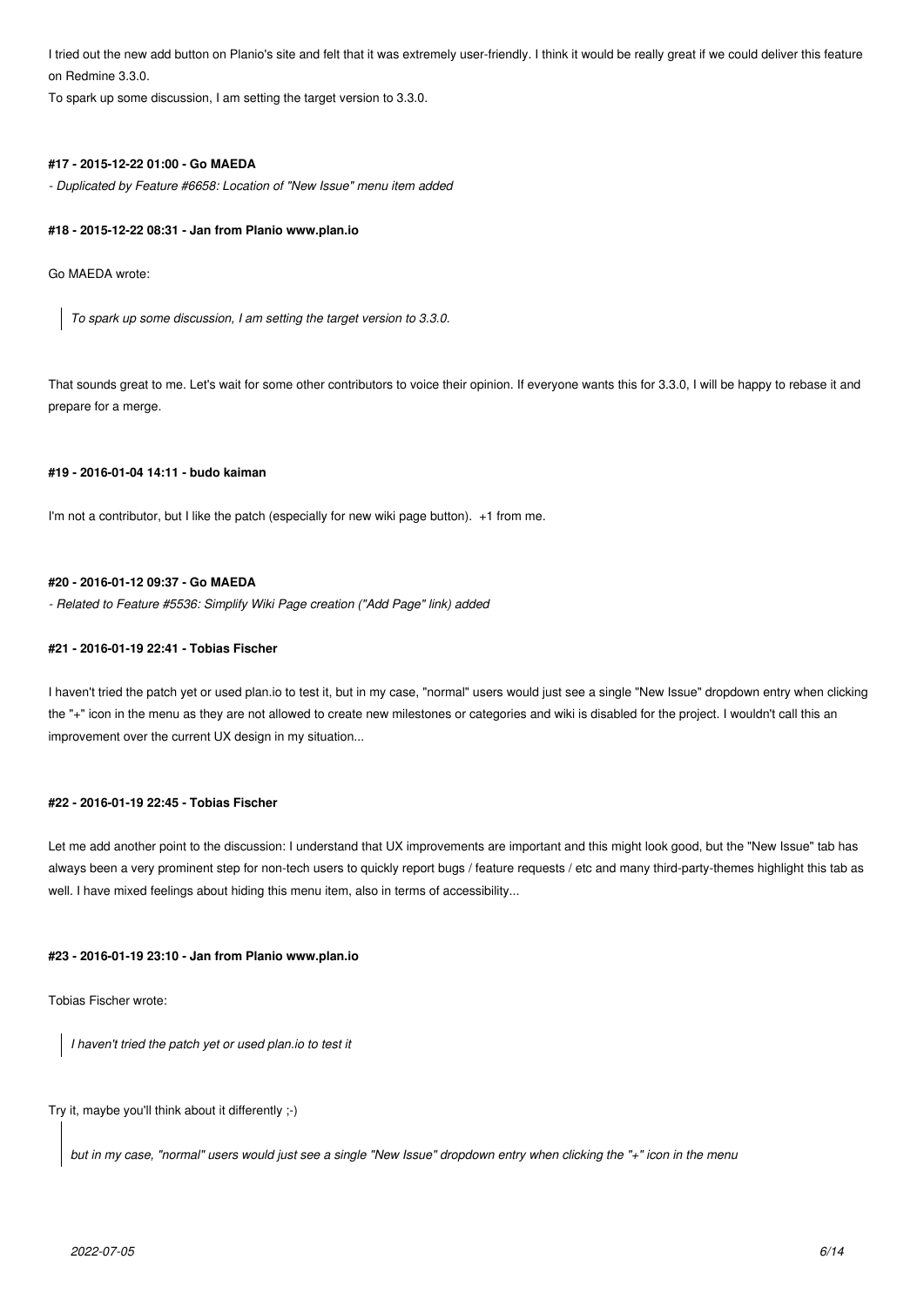*as they are not allowed to create new milestones or categories and wiki is disabled for the project. I wouldn't call this an improvement over the current UX design in my situation...*

Maybe not an improvement in this situation, but it doesn't make UX worse in my opinion, either. For other cases (where users *do* have more permissions, which is the default, btw.) it will certainly make creating content more consistent.

### **#24 - 2016-01-20 15:42 - Marius BALTEANU**

I tried this feature on plan.io and it's great.

Jan from Planio www.plan.io wrote:

*Tobias Fischer wrote:*

*but in my [case, "norma](http://www.plan.io)l" users would just see a single "New Issue" dropdown entry when clicking the "+" icon in the menu*

*No need to click as it will open on hover already. It's thus just a different move with the cursor when compared to the old "new issue" tab – no additional "click work" required.*

For the case described by Tobias, I think that a minor improvement is to have the "new issue" action also for click on "+" icon. In this way, the users can add a new issue from one click, without the additional small steps (hovering and selecting the New issue from the dropdown).

### **#25 - 2016-01-22 19:25 - Tobias Fischer**

Marius Balteanu wrote:

*For the case described by Tobias, I think that a minor improvement is to have the "new issue" action also for click on "+" icon. In this way, the users can add a new issue from one click, without the additional small steps (hovering and selecting the New issue from the dropdown).*

This could be a way to solve the issue.

But still, I'd say this is bad UI/UX as there is just a "+" sign and the user has to figure out by himself, what's behind it.

Also bad UX in terms of accessibility. Andy ideas how to solve this?

And what about support for third-party themes which use a vertical nav menu? Would the HTML structure still allow for such a design change?

### **#26 - 2016-03-19 05:05 - Go MAEDA**

*- Related to Feature #8357: create new wiki page from an additional "new"-link added*

# **#27 - 2016-03-21 12:40 - Go MAEDA**

*- Related to Feature #12469: Alternate New Issue invocation added*

### **#28 - 2016-03-21 13:12 - Sebastian Paluch**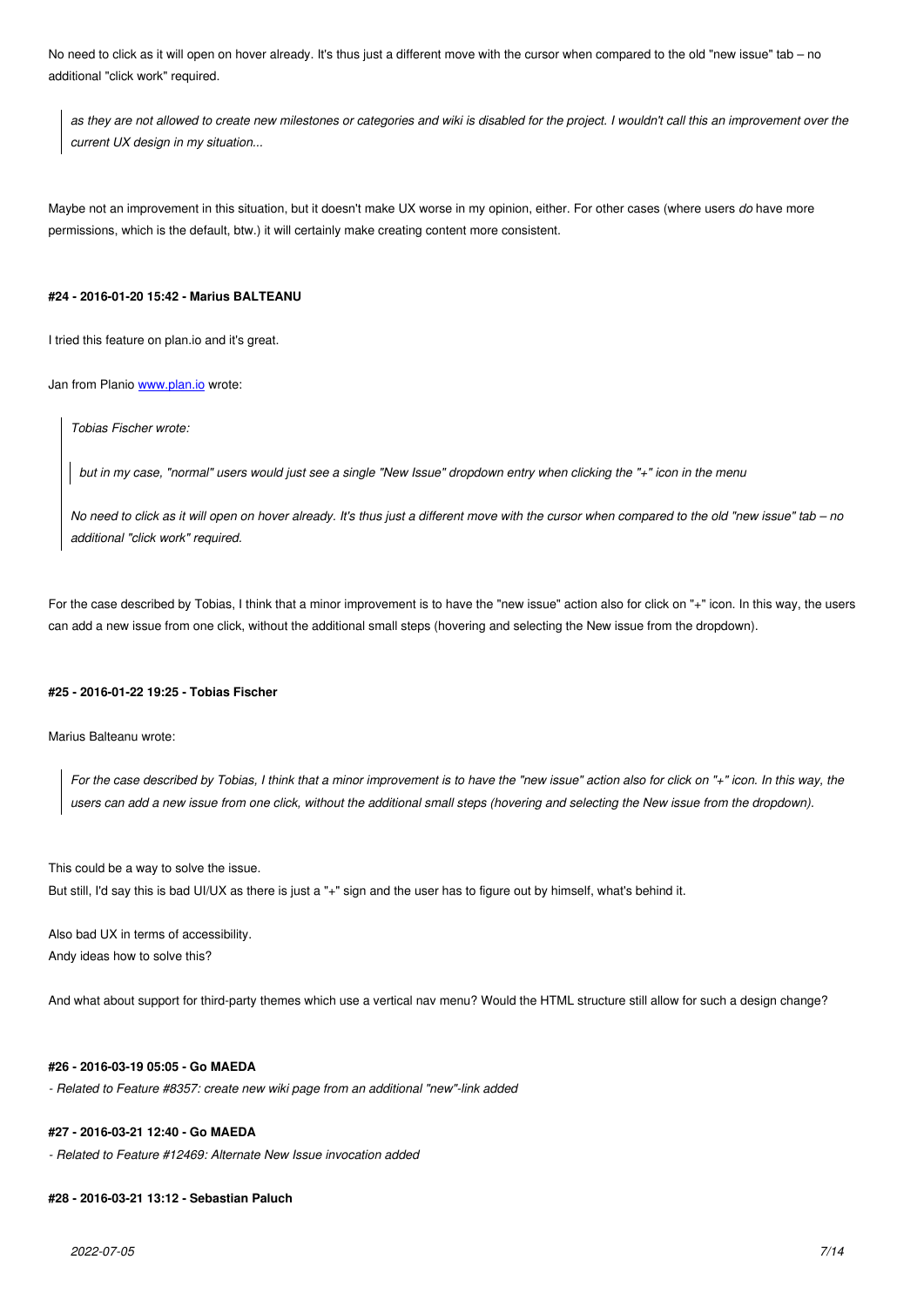The "+" button is OK but I would not remove "New Issue" from the menu, at least not yet. Our users are very used to it and such change would make a lot of concern. I would recommend to keep "New Issue" in few places until everyone gets used to. At the same time #6658 sould be implemented.

### **#29 - 2016-03-21 20:01 - Anonymous**

When implementing any major UI changes, it's generally a safe idea to create the new UI code and set it as default, with an associated option in the UI configuration to "revert to old behaviour".. Wouldn't that solve a number of [potential] issues?

At the same time, I agree with Tobias' opinion above: using an icon in a word-based UI is generally a bad idea.. If it were an icon-base interface, then it might be different, but in the current instance words are definitely a better fit.

### **#30 - 2016-04-20 01:50 - Go MAEDA**

*- Assignee deleted (Mischa The Evil)*

As "New issue" menu item was removed in r15344, this feature is really needed for usability reasons. Please consider implementing this.

# **#31 - 2016-04-29 09:16 - Go MAEDA**

After r15344, we have to click 2 times ("Issues" -> "New issue") to create a new issue if our browser shows other than issues list. It can be resolved by implementing this feature. Please implement this feature.

@Jan, could you provide an updated patch?

### **#32 - 2016-04-29 15:41 - the fury**

Tobias Fischer wrote:

*Marius Balteanu wrote:*

*For the case described by Tobias, I think that a minor improvement is to have the "new issue" action also for click on "+" icon. In this way, the users can add a new issue from one click, without the additional small steps (hovering and selecting the New issue from the dropdown).*

*This could be a way to solve the issue. But still, I'd say this is bad UI/UX as there is just a "+" sign and the user has to figure out by himself, what's behind it.*

*Also bad UX in terms of accessibility. Andy ideas how to solve this?*

*And what about support for third-party themes which use a vertical nav menu? Would the HTML structure still allow for such a design change?*

Speaking of vertical nav menus, how would this "add new" menu work when on mobile devices, with the responsive stuff?

If it's a separate popup/hover menu of its own, then on touchscreen devices, the first touch would open the menu, so it would still be two actions to start a new issue. Unless there's some kind of special case that overrides that for touch.

If it just spills everything out onto the hamburger menu, then still two actions.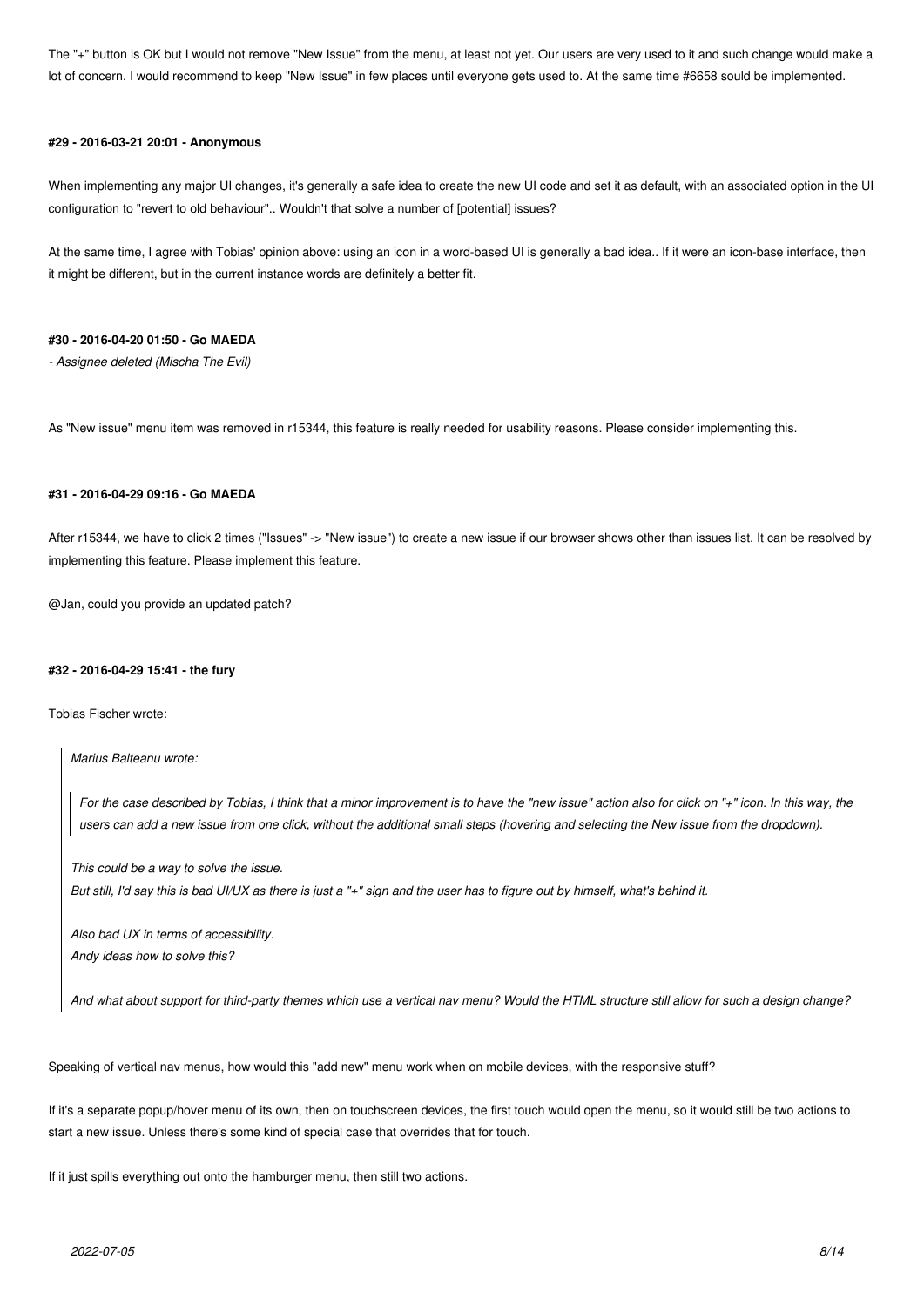But anything else then starts taking up valuable real estate.

# **#33 - 2016-05-08 09:05 - Jean-Philippe Lang**

- *Assignee set to Jan from Planio www.plan.io*
- *Target version deleted (3.3.0)*

People have mixed feelings about this new "Add" menu. I'm not going to add this to 3.3.0 but most of the work is done: "New issue" tab is removed (but I guess I have to provide a way to restore it anyway), and the "New wiki page" action is implemented.

I wanted to commit all the changes needed to the menu manager but they need to be rebased (not applying cleanly and tests not passing). Jan, if can rebase patches 002 and 003, I will commit them.

# **#34 - 2016-05-08 09:14 - Go MAEDA**

Jean-Philippe Lang wrote:

*"New issue" tab is removed (but I guess I have to provide a way to restore it anyway)*

I strongly agree.

I think "New issue" tab should be placed in project menu if this new "Add" button is not implemented.

### **#35 - 2016-05-08 10:33 - Go MAEDA**

*- Target version set to 3.4.0*

Setting target version to 3.4.0 so that we continue working on this. :)

# **#36 - 2016-06-06 14:26 - Jan from Planio www.plan.io**

- *File 0001-introduce-virtual-MenuNodes-which-are-characterized-.patch added*
- *File 0002-style-nested-menus-as-drop-downs-on-hover-in-all-thr.patch added*
- *File 0003-add-virtual-menu-at-the-beginning-of-the-project-men.patch added*
- *File 0004-keep-the-new-object-drop-down-open-when-the-sign-was.patch added*
- *File 0005-move-New-issue-menu-item-to-the-new-object-menu-and-.patch added*
- *File 0006-add-link-to-add-a-new-wiki-page-to-new-object-menu.patch added*
- *Assignee deleted (Jan from Planio www.plan.io)*

I have rebased the patch series (minus the things already committed by Jean-Philippe) on the current trunk.

Ready to be committed :-)

### **#37 - 2016-06-06 14:27 - Jan from Planio www.plan.io**

*- File deleted (0002-introduce-virtual-MenuNodes-which-are-characterized-.patch)*

#### **#38 - 2016-06-06 14:27 - Jan from Planio www.plan.io**

*- File deleted (0003-style-nested-menus-as-drop-downs-on-hover-in-all-thr.patch)*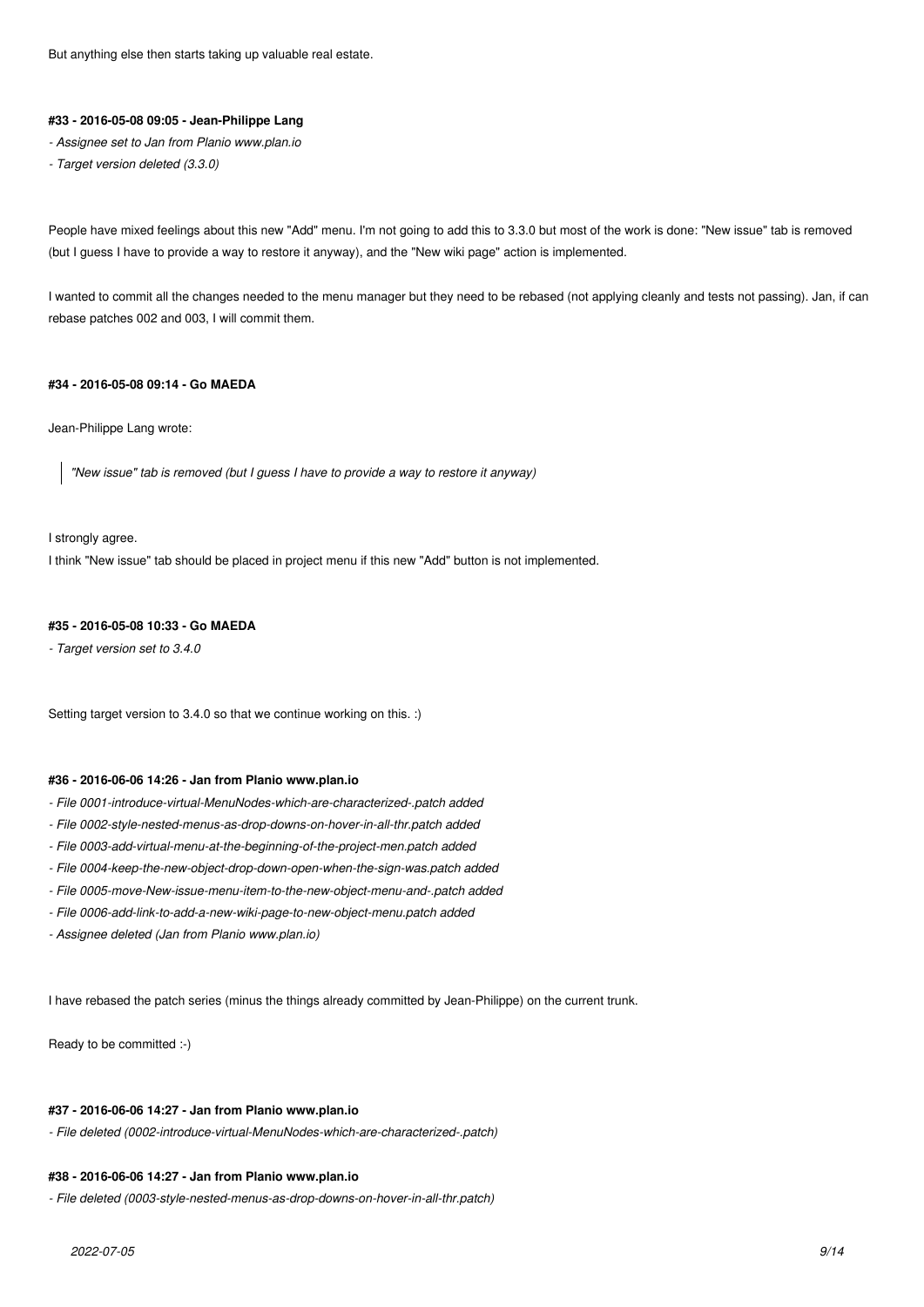### **#39 - 2016-06-06 14:27 - Jan from Planio www.plan.io**

*- File deleted (0001-bugfix-like-top-level-menu-nodes-child-nodes-should-.patch)*

#### **#40 - 2016-06-06 14:27 - Jan from Planio www.plan.io**

*- File deleted (0004-add-virtual-menu-at-the-beginning-of-the-project-men.patch)*

#### **#41 - 2016-06-06 14:27 - Jan from Planio www.plan.io**

*- File deleted (0005-move-New-issue-menu-item-to-the-new-object-menu-and-.patch)*

### **#42 - 2016-06-06 14:27 - Jan from Planio www.plan.io**

*- File deleted (0006-add-a-New-issue-link-to-contextual-area-of-issues-li.patch)*

### **#43 - 2016-06-06 14:27 - Jan from Planio www.plan.io**

*- File deleted (0007-add-link-and-a-new-action-to-add-a-new-wiki-page-to-.patch)*

### **#44 - 2016-06-06 14:27 - Jan from Planio www.plan.io**

*- File deleted (0008-keep-the-new-object-drop-down-open-when-the-sign-was.patch)*

### **#45 - 2016-06-06 15:24 - Go MAEDA**

- *File new-add-button-20160606.png added*
- *File new-add-button-20160606.mp4 added*
- *Assignee set to Jean-Philippe Lang*
- *Target version changed from 3.4.0 to 3.3.0*

Thanks Jan for working on this. I tried out this patch.

It is a awesome feature. We can access every "Add" screen from everywhere by one click. I am sure that UX of Redmine is significantly improved by this feature. Probably I will never enable 'Display the "New issue" tab' setting introduced by #6204 if this feature get implemented.

@Jean-Phillipe, please reconsider include this feature in 3.3.0. I am setting target version to 3.3.0 again.

# **screenshot:**

new-add-button-20160606.png

# **video:**

attachment:new-add-button-20160606.mp4

### **#46 - 2016-06-06 15:46 - Jan from Planio www.plan.io**

Tobias Fischer wrote:

*Also bad UX in terms of accessibility. Andy ideas how to solve this?*

Btw., I have moved the access keys to the (always visible) "new issue" link within the "+" menu. This way, the Ctrl+Alt+7 shortcut will work even if the "New issue" tab is disabled in the settings.

Furthermore, the "+" menu is designed to work on devices with a mouse (on hover) as well as on devices with a touchscreen (on click).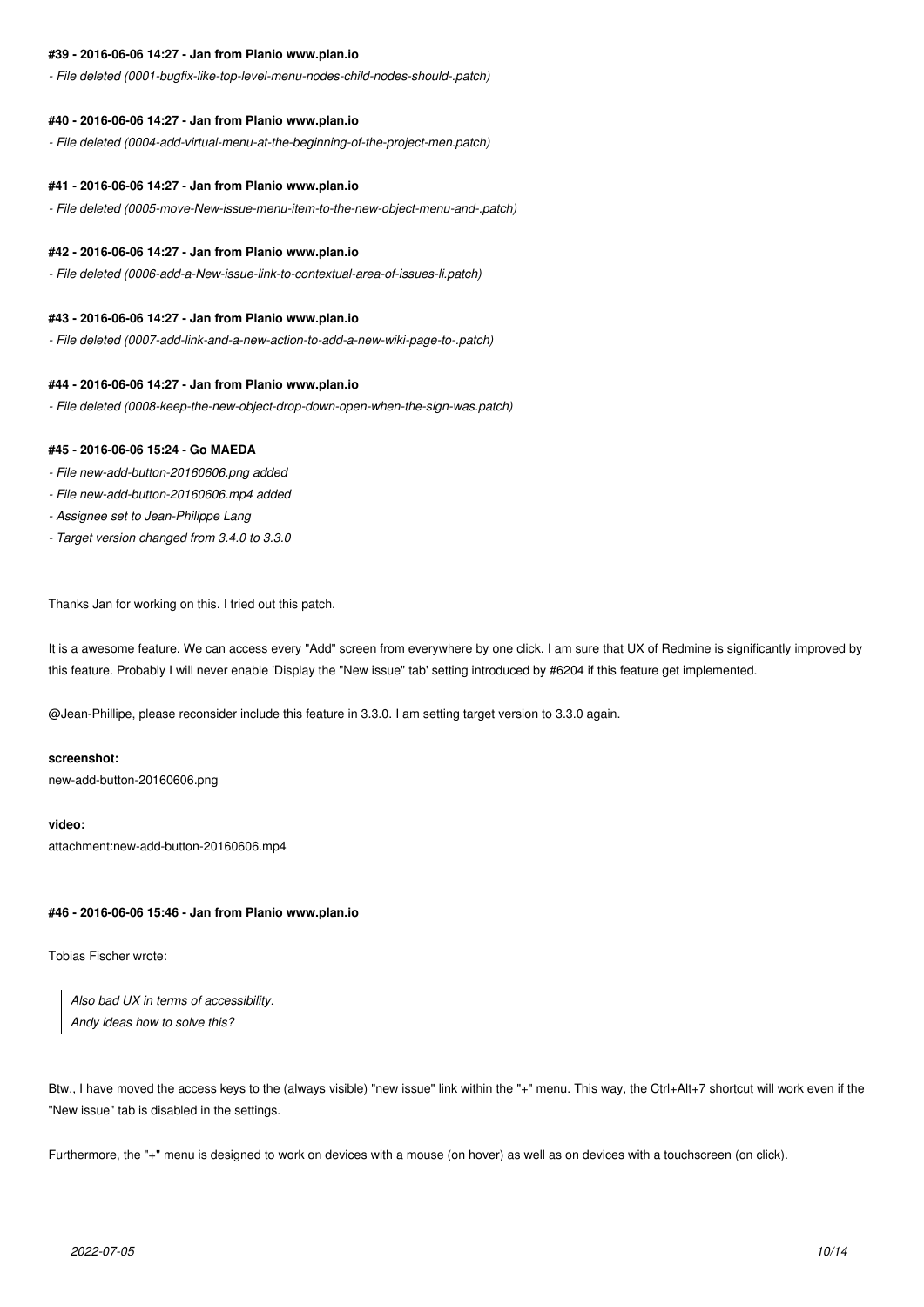the fury wrote:

*Speaking of vertical nav menus, how would this "add new" menu work when on mobile devices, with the responsive stuff?*

The "+" menu does not show in the responsive menu (yet). However, with the "New issue" tab being optional, I would say that already committing the "+" menu is an improvement even without a responsive version for it since it doesn't remove anything. It just doesn't add anything for the responsive mode. It would be great to add responsive support at a later point in time if anyone has a good idea.

#### **#48 - 2016-06-06 16:02 - Jan from Planio www.plan.io**

*- File Overview - My project - Redmine 2016-06-06 15-59-27.png added*

Tobias Fischer wrote:

*And what about support for third-party themes which use a vertical nav menu?*

I am not aware of any currently-supported themes with vertical project nav. The only one I can remember is Pixel Cookers, but that is not compatible with current Redmine. The project menu is already broken (even without my patches) and would require fixing, see screenshot.

*Would the HTML structure still allow for such a design change?*

Yes, definitely. By the way, sub menus are not a new feature. They have been existing in menu manager for about 6 years since #4250. They were simply not used in Redmine's stock menu. Any themes implementing a vertical nav would probably need one or two lines changed in their CSS.

### **#49 - 2016-06-12 05:58 - Go MAEDA**

*- File 15880-add-link-to-new-issue.diff added*

I am really glad that Jan's patches are merged into trunk.

I suggest making a small change to "+" button. "This patch" (attachment:15880-add-link-to-new-issue.diff) adds link to /issues/new page to plus button. Users can access to the page quickly like conventional "New issue" tab, only by clicking "+" button.

In current implementation, clicking "+" button triggers toggleNewObjectDropdown() but it seems not working as expected.

### **#50 - 2016-06-12 06:31 - Go MAEDA**

Go MAEDA wrote:

*I suggest making a small change to "+" button. "This patch" (attachment:15880-add-link-to-new-issue.diff) adds link to /issues/new page to plus button. Users can access to the page quickly like conventional "New issue" tab, only by clicking "+" button.*

### **Comparison of steps to access "/issues/new" page:**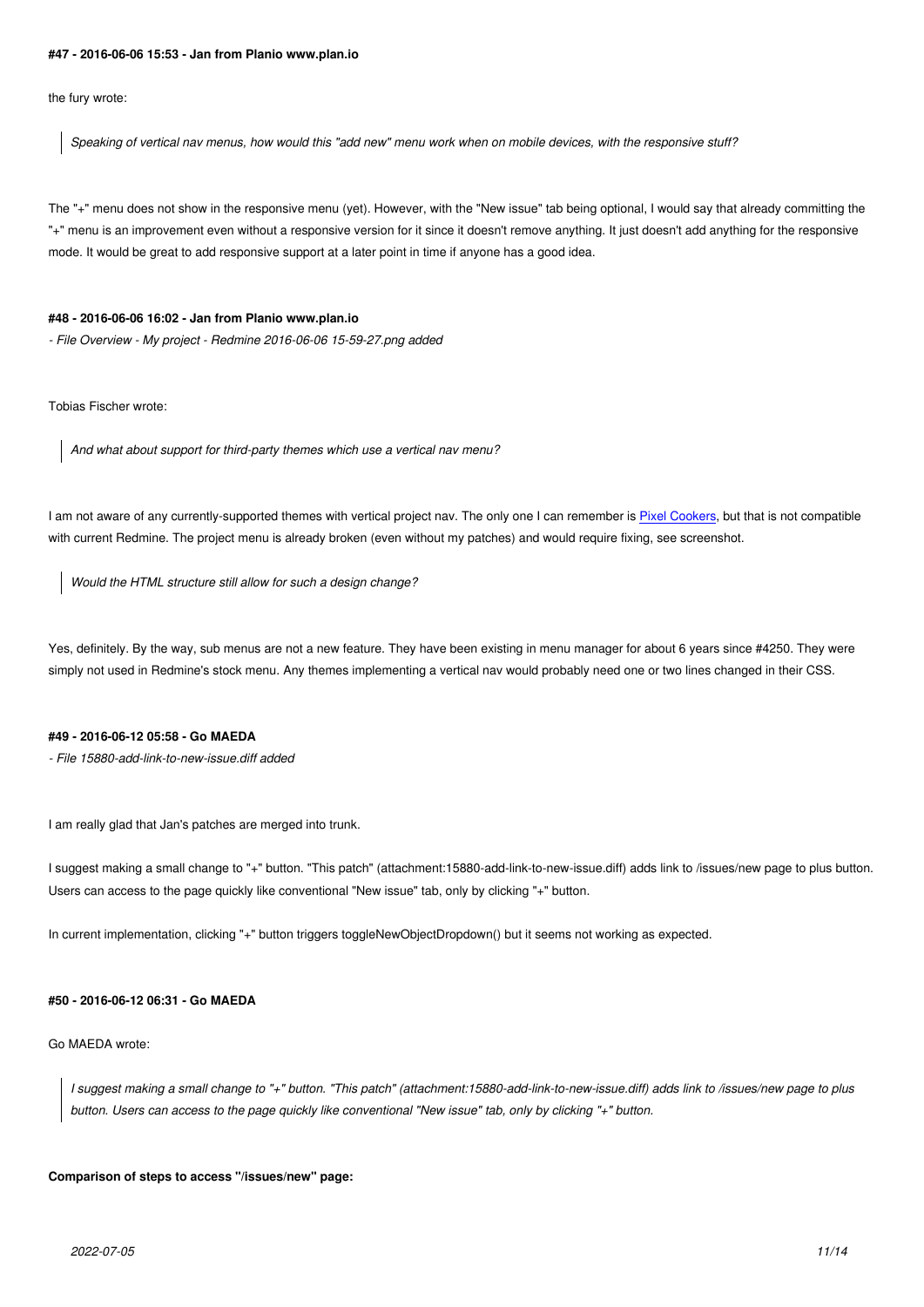Current implementation:

- 1. Move cursor to "+". Dropdown menu shows up.
- 2. Move cursor to "New issue" menu item.
- 3. Click left button of a mouse.

After the patch (attachment:15880-add-link-to-new-issue.diff) applied:

1. Move cursor to "+".

2. Click left button of a mouse.

### **#51 - 2016-06-12 06:58 - Toshi MARUYAMA**

*- Related to Patch #23040: Japanese translation update (r15509) added*

# **#52 - 2016-06-12 08:01 - Jean-Philippe Lang**

- *Status changed from New to Closed*
- *Resolution set to Fixed*

# Go MAEDA wrote:

*I suggest making a small change to "+" button. "This patch" (attachment:15880-add-link-to-new-issue.diff) adds link to /issues/new page to plus button. Users can access to the page quickly like conventional "New issue" tab, only by clicking "+" button.*

The click on the "+" displays the menu, which is required for touch devices as explained by Jan. Clicking on the "+" should not link to a particular menu item IMHO.

*Current implementation:*

- *1. Move cursor to "+". Dropdown menu shows up.*
- *2. Move cursor to "New issue" menu item.*
- *3. Click left button of a mouse.*

Yes, that's why I'm not really convinced of this new menu item. Anyway, it's merged into 3.3, with a setting to choose whether to use the new "+" (default), the old "New issue" tab or nothing.

I'm closing this issue, please submit any improvements/changes in a separate issue for 3.3.1.

# **#53 - 2016-06-12 17:16 - Sebastian Paluch**

Jean-Philippe Lang wrote:

*Yes, that's why I'm not really convinced of this new menu item. Anyway, it's merged into 3.3, with a setting to choose whether to use the new "+" (default), the old "New issue" tab or nothing.*

Can we get a setting to show both "+" and "New issue" tab? It would be easier to introduce this menu change to users and give them a time before turning "New issue" tab to learn/adjust.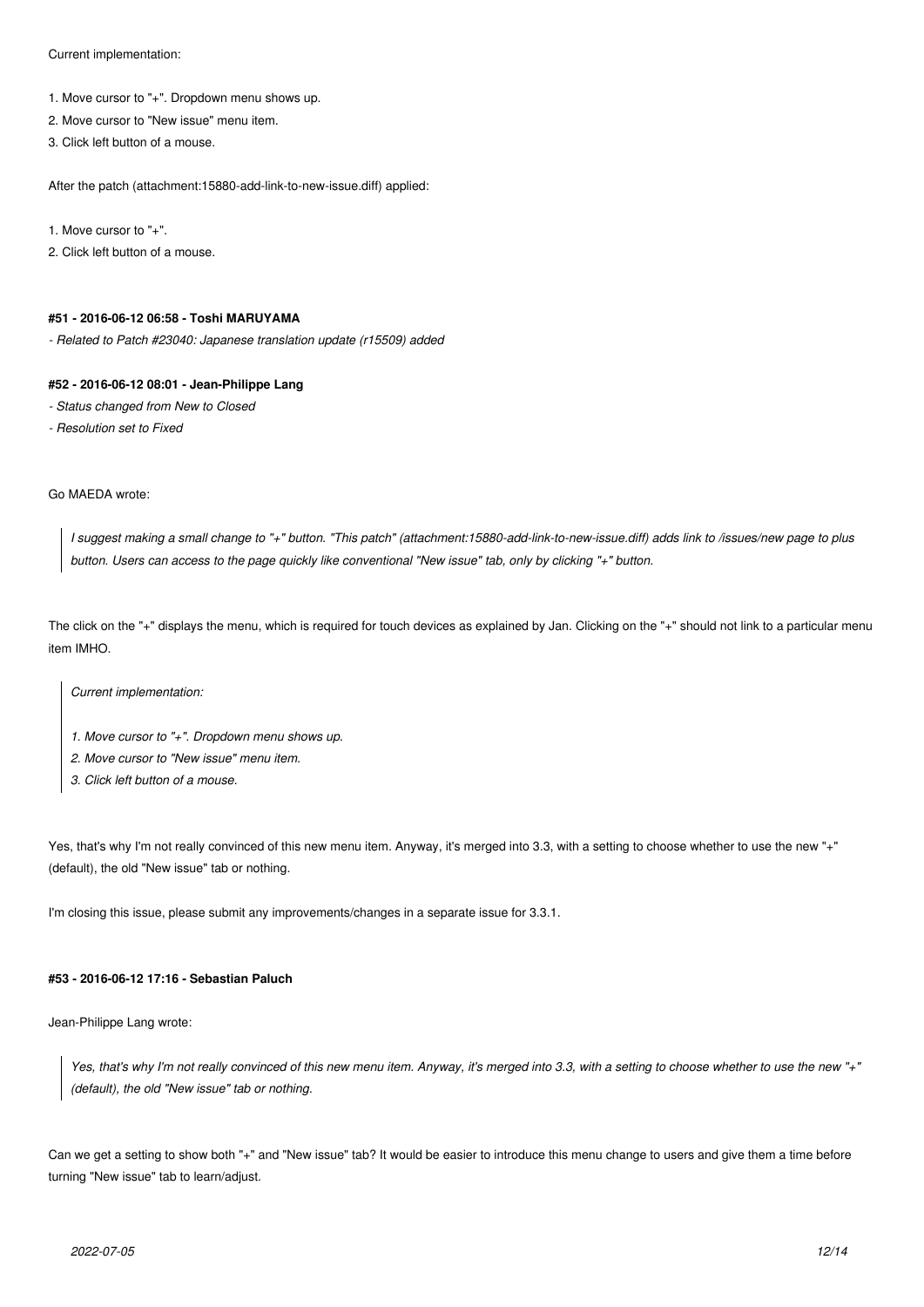What about a split button with a "current page default" and a drop-down menu in one?

Working from the current behaviour in 3.3, the primary idea is to change the current "+" button to a dynamic button, showing "New <type>" based on the currently viewed page. So, while viewing the "Issues" page, this would be "New Issue", "Roadmap" would be "New Version", etc. The right-side of the split button would be a small area with a down arrow, which would open the drop-down menu with all the current options.

This would provide consistent and predictable behaviour across all platforms regardless of input type or screen size, and it would make keyboard navigation easier while tabbing through links on the current page (yes, some people still use that on web pages).

I'm no Ruby guru, but I do love working with HTML/JS.. So I should be able to get the latest version up and running on my side and make a patch for this idea, if need be?

[edit] My apologies, I only noticed after my comment that this issue had been closed... I'm at work at the moment, so unless someone else likes this idea and beats me to it, as soon as I get a chance I'll make a patch for the changes I proposed and open a new ticket for discussion.

#### **#55 - 2016-06-13 09:19 - Robert Schneider**

@Andre Greeff: That is a good idea! I also thought about something like this, but without thinking about a solution: It's very likely that I'd like to create a new version if I'm in the version section - and less likely that I then would like to create a new wiki page. If this not already considered in an own ticket you should create a new one. It may goes into version 3.3.0 to make the global button more attractive straight from the beginning.

#### **#56 - 2016-06-13 09:31 - Jan from Planio www.plan.io**

Yes, please create a new ticket for this. This one has been closed and it's not likely many will see the discussion here.

### **#57 - 2016-06-14 07:45 - Rupesh J**

Hi,

With Display "+" menu settings, The + is visible in the project page.. But when I click on that + nothing happens.. The menu is not shown..

Using the latest commit in master. I checked in both Chrome (Version 51.0.2704.84 m) and Firefox (47.0).

Thanks.

#### **#58 - 2016-06-14 08:13 - Jan from Planio www.plan.io**

Could you please post a little more about your environment? See [[Submissions#Submitting-a-Bug]] for info on what to include. Please also mention your theme and where exactly this situation happens. You mention the "project page", do you mean /projects?

Thanks!

### **#59 - 2016-06-18 15:53 - Tobias Fischer**

Jan from Planio www.plan.io wrote: